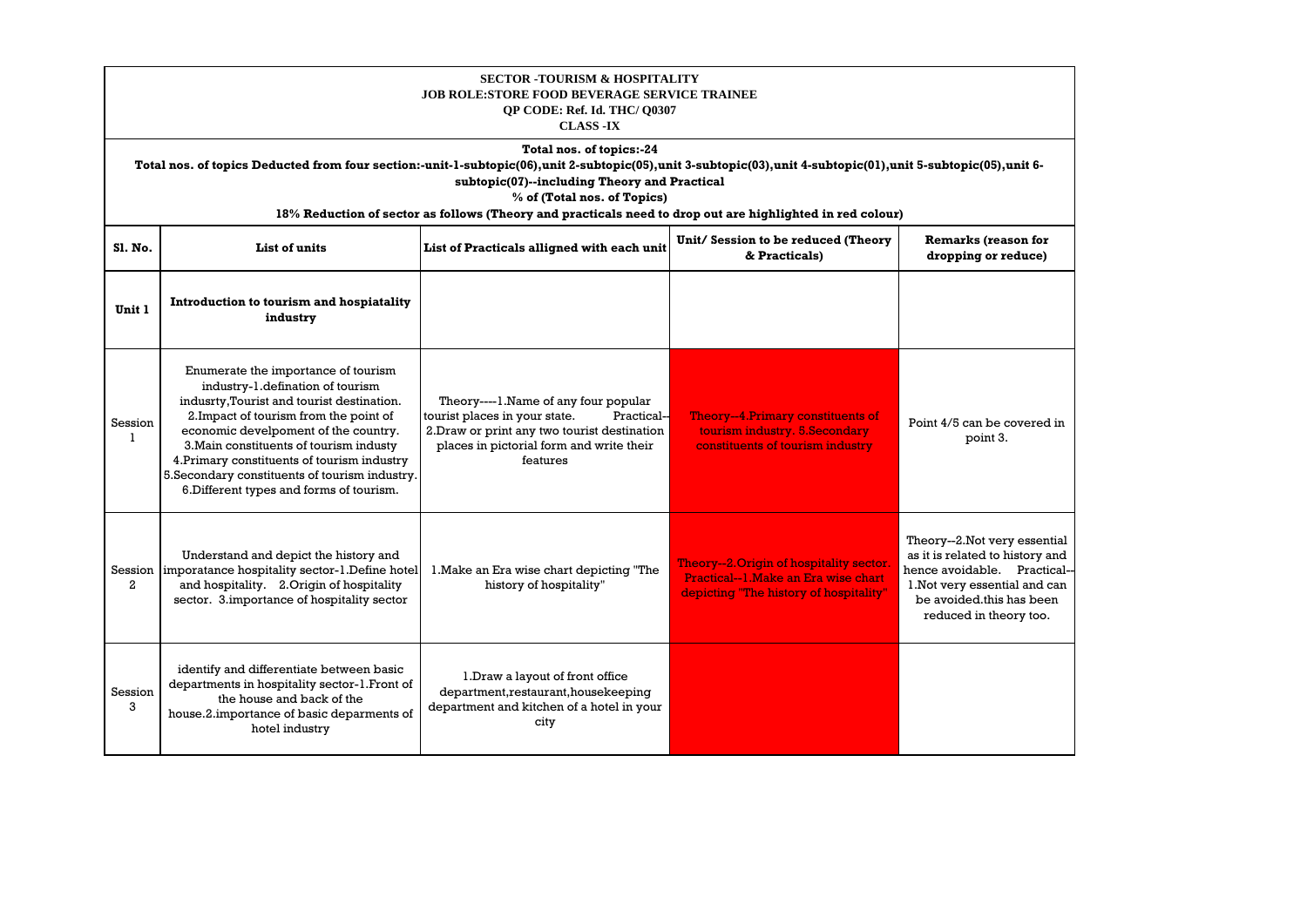| Session<br>4            | Understand relationship between F & B<br>service and tourism industry-1.Importance<br>and need of food and beverage service in<br>tourism industry. 2. Career prospectof the<br>hospitality industry in relation to tourism.<br>3. Relation of F & B service department with<br>tourism.                                                                                                                                                                                                                                                                                                           | 1. In groups enumerate job description of<br>one job and the skill necessary for doing<br>the job efficiently                                                  | Theory-2. Career prospect of the<br>hospitality industry in relation to<br><b>tourism</b>                                                                                | Theory--.Students have some<br>general idea and hence<br>avoidable.                                                                                                                 |
|-------------------------|----------------------------------------------------------------------------------------------------------------------------------------------------------------------------------------------------------------------------------------------------------------------------------------------------------------------------------------------------------------------------------------------------------------------------------------------------------------------------------------------------------------------------------------------------------------------------------------------------|----------------------------------------------------------------------------------------------------------------------------------------------------------------|--------------------------------------------------------------------------------------------------------------------------------------------------------------------------|-------------------------------------------------------------------------------------------------------------------------------------------------------------------------------------|
| Session<br>5            | Appriciate and evaluate recent trends of<br>travel and tourism-1.Difine outbound<br>tourism.inbound tourism.domestic<br>tourism, international tourism, visiter, traveller<br>attractions, SMERF's.2. Factors rensponsible<br>for successful tourism.3. Changing status of<br>the tourism industry.4. Activities of any FOUR<br>niche tourism which have recently<br>emerged.5. Evaluate current tourism<br>activities e.g.*Heritage walks *Gradens and<br>parks *Roadside attractions<br>.*Spas.*Amusement parks.*restaurants.*Art<br>museums.*Castle and forts.*Nature<br>reserves.*Casinos etc. | 1. Draw a chart with two examples of each<br>type of tourism activities of your<br>state.2.Prepare an albulm depicting<br>current trends in travel and tourism | Theory-3. Changing status of the<br>tourism industry.                                                                                                                    | Theory--Avoidable as it is<br>dynamic in nature and is<br>partly covered in point 5 of<br>this chapter.                                                                             |
| Session<br>6            | Describe the need of safe and honourable<br>1.Safe tourism, Lady<br>tourism-<br>traveller, Senior citizen, Differently -abled<br>tourists.honourable tourism.<br>2. Need of<br>tour in safe and honourable manner for<br>taveller. 3.Strategies to ensure safe and<br>honourable tourism                                                                                                                                                                                                                                                                                                           | 1. Provide suggestions for betterment of<br>service given to differently-abled tourist<br>while on tour                                                        |                                                                                                                                                                          |                                                                                                                                                                                     |
| Unit 2                  | <b>Classification of catering industry</b>                                                                                                                                                                                                                                                                                                                                                                                                                                                                                                                                                         |                                                                                                                                                                |                                                                                                                                                                          |                                                                                                                                                                                     |
| Session<br>$\mathbf{1}$ | Understand and narrate the growth and<br>history catering industry-1.introduction to<br>catering industry. 2.Imporatance and need<br>of catering industry.<br>3.Growth and<br>history of catering industry                                                                                                                                                                                                                                                                                                                                                                                         | 1. With the help of pictures prepare a chart<br>depicting growth and history of catering<br>industry.                                                          | Theory--3. Growth and history of<br>catering industry.Practical--1. With the<br>help of pictures prepare a chart<br>depicting growth and history of<br>catering industry | Theory--3.Not very essential<br>as it is related to history and<br>hence avoidable.Practical--<br>1. Not very essential and can<br>be avoided.It has been<br>reduced in theory too. |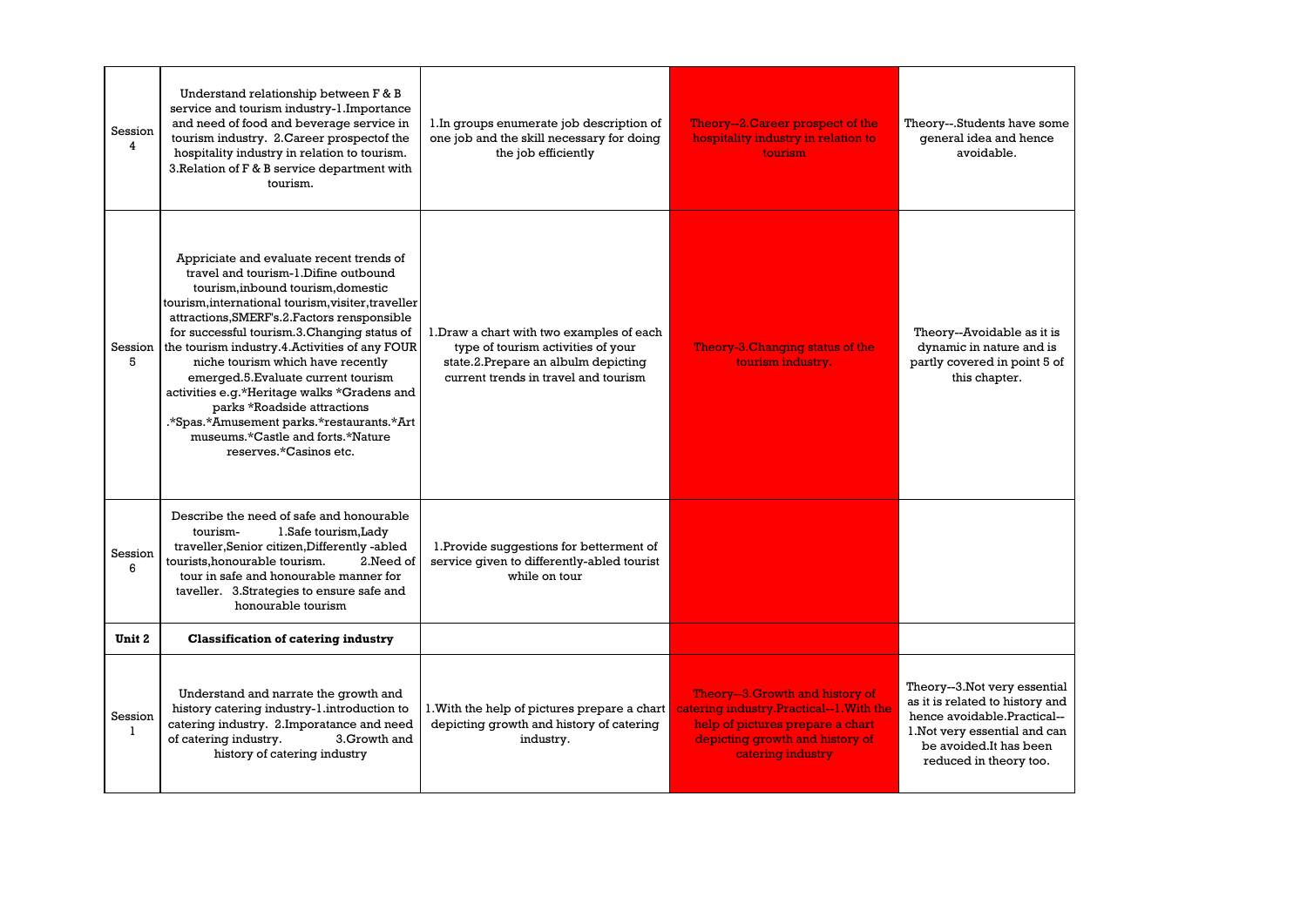| Session<br>$\mathbf{2}$   | Describe the classification of catering<br>industry-1.classification of catering industry-<br>*commercial.*Welfare.*Transport.*Industria<br>l.*Institutional.2.Types of F & B outlets                                                                                                                                          | 1. Visit the catering outlets near<br>you, Collect pictures and names of the<br>outlets and categorize them under various<br>types of catering establishments on chart<br>paper.2.Prepare or report on top 20<br>different types of F & B outlets in your city.                                                                                                                                                           | <b>Practical--1. Visit the catering outlets</b><br>near you,Collect pictures and names of<br>the outlets and categorize them under<br>various types of catering<br>establishments on chart<br>paper.2. Prepare or report on top 20<br>different types of F & B outlets in your<br>city. | Practical--1.Not poissible to<br>visit any outlets during<br>pandemic to prepare report.<br>2. Same as above                                                                                  |
|---------------------------|--------------------------------------------------------------------------------------------------------------------------------------------------------------------------------------------------------------------------------------------------------------------------------------------------------------------------------|---------------------------------------------------------------------------------------------------------------------------------------------------------------------------------------------------------------------------------------------------------------------------------------------------------------------------------------------------------------------------------------------------------------------------|-----------------------------------------------------------------------------------------------------------------------------------------------------------------------------------------------------------------------------------------------------------------------------------------|-----------------------------------------------------------------------------------------------------------------------------------------------------------------------------------------------|
| Session<br>3              | Expalin the scope and career opportunities<br>in catering industry--1.Scope in catering<br>2.career opportunities in<br>industry.<br>catering industry                                                                                                                                                                         | 1. Visit different types of catering<br>establishment in your city/town.Study their<br>functions and operation and on the basis of<br>your study prepare a report on "scope in<br>catering industry"                                                                                                                                                                                                                      | Practical--1. Visit different types of<br>catering establishment in your<br>city/town.Study their functions and<br>operation and on the basis of your<br>study prepare a report on "scope in<br>catering industry"                                                                      | Practical--1.In this pandemic<br>situation students can't visit<br>catering estblishment                                                                                                      |
| Unit 3                    | Preparation for food and Beverage service<br>opretaion                                                                                                                                                                                                                                                                         |                                                                                                                                                                                                                                                                                                                                                                                                                           |                                                                                                                                                                                                                                                                                         |                                                                                                                                                                                               |
| Session<br>$\mathbf{1}$   | 1. Describe the departmental organization<br>structure of F & B -1Organizational structure<br>of F & B department in large and small hotel.<br>2. Relationship of F & B department with other<br>departments of a hotel. 3. Hierarchy of staff in<br>various F & B outlets.<br>4.Duties and<br>responsibilities of F & B staff | 1. Preapre an organizational chart of large<br>hotel. 2. Visit a hotel near you, Observes<br>and prepare a chart on the hierarchy of F<br>& B staff of that hotel.                                                                                                                                                                                                                                                        | Theory--3.Hierarchy of staff in various F<br>& B outlets. Practical--2. Visit a hotel<br>near you,Observes and prepare a chart<br>on the hierarchy of F & B staff of that<br>hotel.                                                                                                     | Theory--3. They have already<br>got knowledge from<br>organizational stuctrure of<br>food and beverage dept.<br>Practical--2.In this panedemic<br>situation students can't visit<br>any hotel |
| Session<br>$\overline{a}$ | Enumerate and describe the attributes of a<br>good waiter-- 1. Attributes of waiter.<br>2. Effective communication skill. 3. Personal<br>hygiene. 4.grooming                                                                                                                                                                   | 1. Preapare a project on attributes of<br>waiter.<br>2. Preapre a chart representing<br>the basic grooming standard of a waiter.                                                                                                                                                                                                                                                                                          |                                                                                                                                                                                                                                                                                         |                                                                                                                                                                                               |
| Session<br>3              | 3. Understand and narrate basic restaurant<br>operation standards -- 1. Layout of a<br>restaurant. 2.Arranging the sideboard.<br>3. Types of service. 4 Types of menu and<br>cover.<br>5. Service at table. 6. Mise-en-<br>place and mise-en-scene. 7.Briefing.<br>8. Receiving the guest and social skills                    | 1. With the help of pictures prepare a chart<br>showing the defference between mise-en<br>place and mise-en-scene of rastaurant.<br>2. Draw a labelled diagram of a restaurant.<br>3. Visit va star hotel near you. Study and<br>observe the receiving and greeting<br>procedure of quests at restaurant.On the<br>basis of your observations preparde a<br>report on "receiving quest and social skill<br>at restaurant" | Practical--3. Visit a star hotel near<br>you.Study and observe the receiving<br>and greeting procedure of quests at<br>restaurant. On the basis of your<br>observations preparde a report on<br>"receiving guest and social skill at<br>restaurant"                                     | Practical--3.In this pandemic<br>situation students can't visit<br>any hotel                                                                                                                  |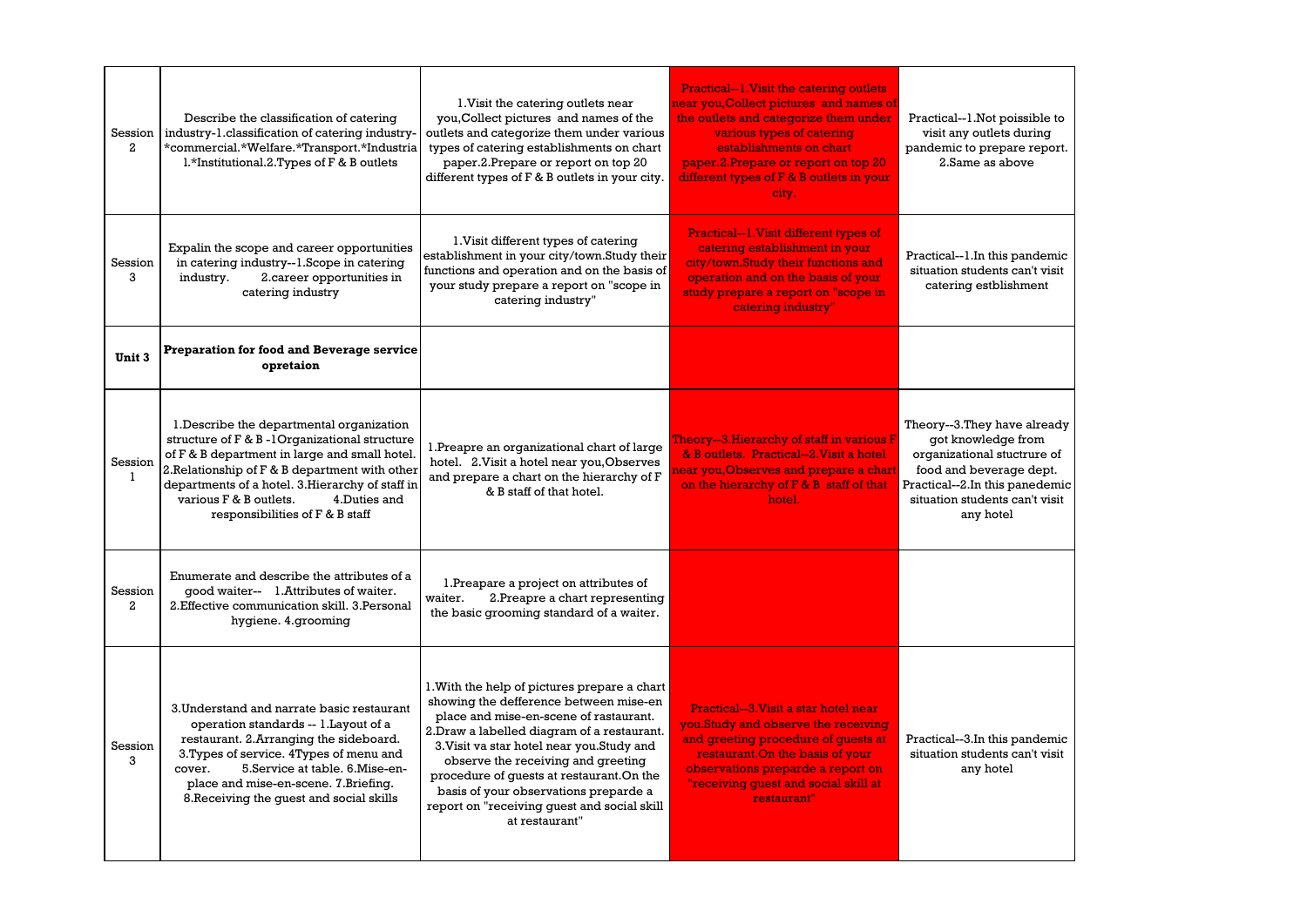| Session<br>$\overline{4}$ | 4. Enumerate and describe various restaurant<br>equipments--1.Types of crockery and<br>cutlery.<br>2. Types of *Glassware<br>* Flatware *Hollowwares. *Speacial<br>equipments *Restaurant linen. *Restaurant<br>furniture.                                                                                                                                                                                                                                                                                                                                                                                                                            | 1. Demonstrate wiping, cleaning and<br>handling procedures of<br>glassware, crockery and cutlery.<br>2.Demonstarte various styles of napkin<br>folding                                            |                                                                                               |                                                                           |
|---------------------------|-------------------------------------------------------------------------------------------------------------------------------------------------------------------------------------------------------------------------------------------------------------------------------------------------------------------------------------------------------------------------------------------------------------------------------------------------------------------------------------------------------------------------------------------------------------------------------------------------------------------------------------------------------|---------------------------------------------------------------------------------------------------------------------------------------------------------------------------------------------------|-----------------------------------------------------------------------------------------------|---------------------------------------------------------------------------|
| Unit 4                    | Food and beverage service operation                                                                                                                                                                                                                                                                                                                                                                                                                                                                                                                                                                                                                   |                                                                                                                                                                                                   |                                                                                               |                                                                           |
| Session<br>$\mathbf{1}$   | Recive the guest--1.procedure of greeting<br>and seating the quest. 2. reservation taking<br>procedure. 3. Procedure of serving water or<br>welcome drink to the quest.                                                                                                                                                                                                                                                                                                                                                                                                                                                                               | 1. Demonstrate greeing and seating the<br>guest. 2.Demonstrate serving water or<br>welcome to the guest.                                                                                          |                                                                                               |                                                                           |
| Session<br>$\overline{a}$ | Take food and beverage order from guest-<br>1. Importance of menu knowledge, food<br>ingredients and food preparation process.<br>2. Presenting the menu. 3. Procedure of<br>taking food and beverage order. 4.Follow an<br>order taking the system. 5.Handling different<br>situations while taking food and beverage<br>order. 6.Importance of suggestive<br>selling, upselling. 7. Promoting food and<br>beverage service. 8. Anticipating guests<br>needs. 9. Procedure of placing orders at<br>bar and kitchen. 10. Impotance of timing of<br>service. 11.Impotance of assitance of<br>steward/captain in case of any<br>clarifications/concerns | 1. Demonstrate presenting the menu card.<br>2. Demonstrate procedure of taking food<br>and beverage order. 3.Demonstrate<br>handling defferent situations while taking<br>food and beverage order | Theory--1. Importance of menu<br>knowledge, food ingredients and food<br>preparation process. | Theory--1.Aready read about<br>in unit 3 types of menu and<br>cover part. |
| Session<br>3              | Serve quest order---1.collecting correct<br>orders from kitchen. 2.Handling Procedure<br>of CCG while carring order. 3. Pepapare the<br>table for each cousre befoe serving it.<br>4. Deliver food to the quest.<br>5.Check<br>back to the table, respond to dissatisfied<br>6.sell after dinner items.<br>quests.<br>7. Thumb rules for serving standard and for<br>serving the dishes.<br>8.thumb rule for<br>service standards and maintaining hygiene.<br>9. Thumb rules for clearance of table.<br>10. Thumb rule of crumbing. 11. thumb rules<br>for serving alcoholic beverages.                                                               | 1. Demonstrate picking the order from the<br>kitchen. 2.Demonstrate collecting correct<br>order from the kitchen.                                                                                 |                                                                                               |                                                                           |
| Unit 5                    | <b>After-Dining activities</b>                                                                                                                                                                                                                                                                                                                                                                                                                                                                                                                                                                                                                        |                                                                                                                                                                                                   |                                                                                               |                                                                           |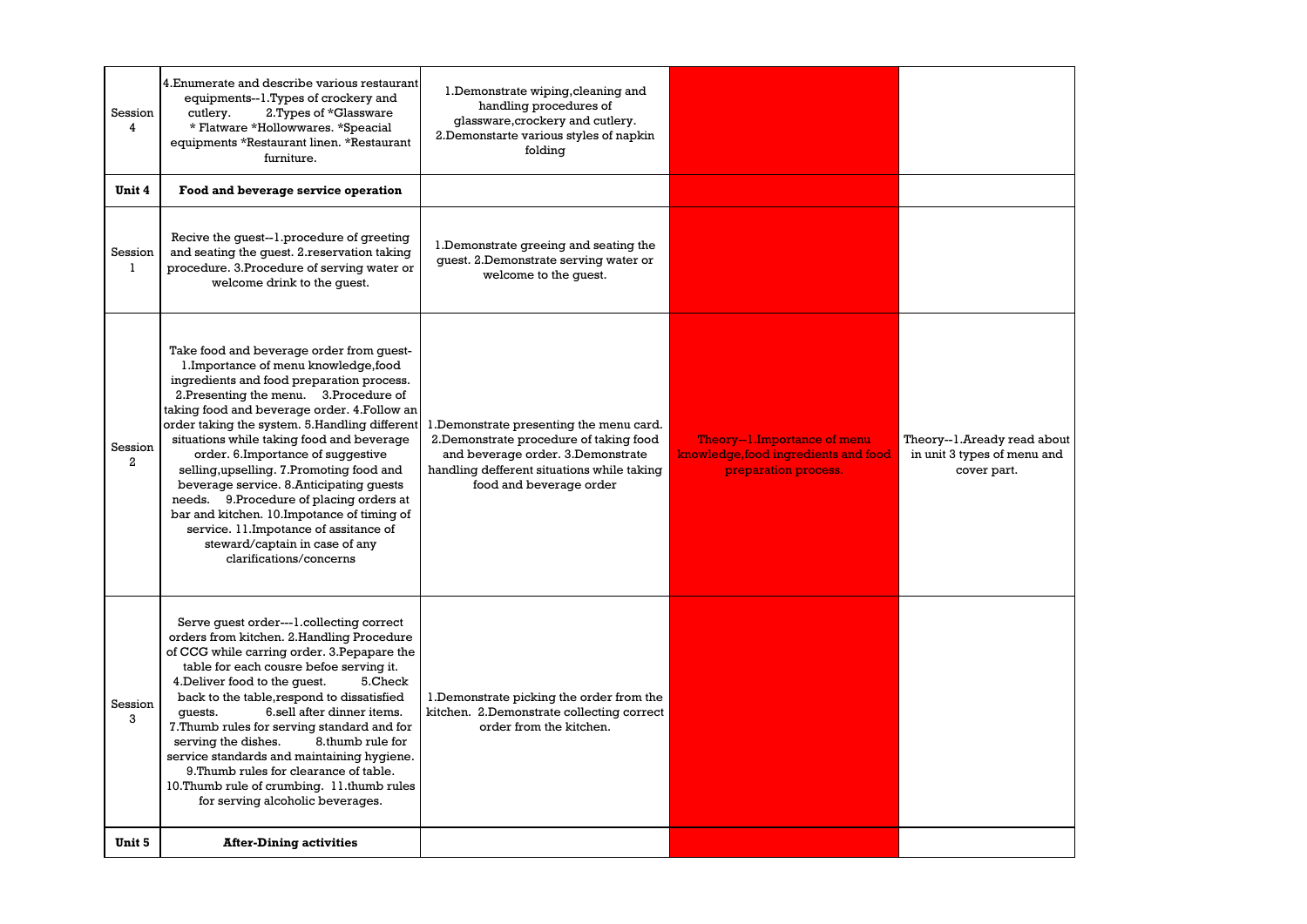| Session<br>$\mathbf{1}$   | 1. Take order and serve food---1. Prepare<br>2.foods pick up and<br>order taking.<br>service of food                                                                                                                                                                                                                                                                                                                 | 1. Demonstrate order taking<br>.2. Demonstrate making KOT                                                                                                                                                | Theory--1.Prepare order taking.<br>2. Demonstrate making KOT                                                                                                                            | Theory--1.Aready covered in<br>unit4-(follow and oder<br>system). 2.Aleady in the<br>previous unit practical.                                                                                                                         |
|---------------------------|----------------------------------------------------------------------------------------------------------------------------------------------------------------------------------------------------------------------------------------------------------------------------------------------------------------------------------------------------------------------------------------------------------------------|----------------------------------------------------------------------------------------------------------------------------------------------------------------------------------------------------------|-----------------------------------------------------------------------------------------------------------------------------------------------------------------------------------------|---------------------------------------------------------------------------------------------------------------------------------------------------------------------------------------------------------------------------------------|
| Session<br>$\overline{a}$ | Realise the impotance of bill preparation and<br>presentation to the customer- 1. Making of<br>bill. 2.Presentaion of bill to the quest.<br>3. collection cash / card. 4. submission of<br>bill to quest and feedback collection.<br>5. Depating the guest.                                                                                                                                                          | 1.demonstrate making of bill.<br>2.Demonstrate presentation to the quest.<br>3. Demonstrate various methods of billing<br>and feedback collection                                                        |                                                                                                                                                                                         |                                                                                                                                                                                                                                       |
| Session<br>3              | Clean soiled dishes and table-1.Collection of<br>soiled dishes. 2. Cleaning the table.<br>3. Replenishing the table accesories                                                                                                                                                                                                                                                                                       | 1. Demonstrate collection of soiled dishes.<br>2. Demonstrate cleaning the table.<br>3. Demonstrate replenishing the thable<br>accessories                                                               | Practical--1.Demonstrate collection of<br>soiled dishes                                                                                                                                 | Practical--1.it can be covered<br>in pont. 2 cleaning the table                                                                                                                                                                       |
| Session<br>4              | Draw the organisational chart and enlist<br>duties of F & B dept.-1.organization chart of<br>the food and beverage department. 2.Duties<br>and responsibilites of food and beverage<br>department. 3. Exchange of job knowledge.<br>4.cooperation and coordination among the<br>employees. 5. Customers satisfation                                                                                                  | 1. Make an organaization chart of the food<br>and beverage department. 2. Visit any<br>hotel in your vicinity and prepare a report<br>on duties and responsibilities of food and<br>beverage department. | Theory--3.Exchange of job knowledge<br>Practical -- 2. Visit any hotel in your<br>vicinity and prepare a report on duties<br>and responsibilities of food and<br>beverage department.   | Theory--3.It is covered in the<br>next part of cooperation and<br>coordination among the<br>employees.Practical--2.In this<br>pandemic situation students<br>can't visit any hotel.                                                   |
| Unit 6                    | <b>Communication with Customers and</b><br>Colleagues---                                                                                                                                                                                                                                                                                                                                                             |                                                                                                                                                                                                          |                                                                                                                                                                                         |                                                                                                                                                                                                                                       |
| Session<br>1              | 1. Describe the importance of<br>communication(upward communication)-<br>1. Instruction and job orders. 2. Work<br>target, output and performance.<br>3. Reports, delay, complaint, repair and AMC<br>sehedule. 4.Feedback on work standard and<br>work sehedule.                                                                                                                                                    | 1. Visit a hotel near you and study how<br>hotel staff handles the quest complaints on<br>different situations                                                                                           | Theory--1.Instruction and job orders.<br>Practical--1. Visit a hotel near you and<br>study how hotel staff handles the guest<br>complaints on different situations.                     | Theory--1.It can be covered<br>in point 2 work target, output<br>and performance. Practical--<br>1. In this pandemic situation<br>students can't visit any hotel                                                                      |
| Session<br>$\overline{a}$ | Describe the importance of communication<br>(horizontal communication)--1.Importance of<br>work behaviour in hotel organaization.<br>2.work flow and<br>productivity.3.communication with<br>colleagues, sharing and assistance and<br>conflict. 4. Etiquette and behaviour.<br>5. Division of work. 6. Multtasking and<br>individual goal setting. 7. Cooperation and<br>coordination, communication with colleague | 1. Visit ahotel near you and study the<br>etiquette and behaviour of hotel staff.<br>2. Prepare a report on how hotel staff<br>cooperate and coordinate between each<br>other during operational hours   | Theory--2.work flow and productivity.<br>6. Multtasking and individual goal<br>setting. Practical--1. Visit ahotel near<br>you and study the etiquette and<br>behaviour of hotel staff. | Theory--3.It can covered in<br>point 1 of importance of work<br>behaviour in hotel<br>organization. 6.It can<br>covered in point 5 division of<br>work. Practical--1.In this<br>pandemic sitaution students<br>can't visit any hotel. |